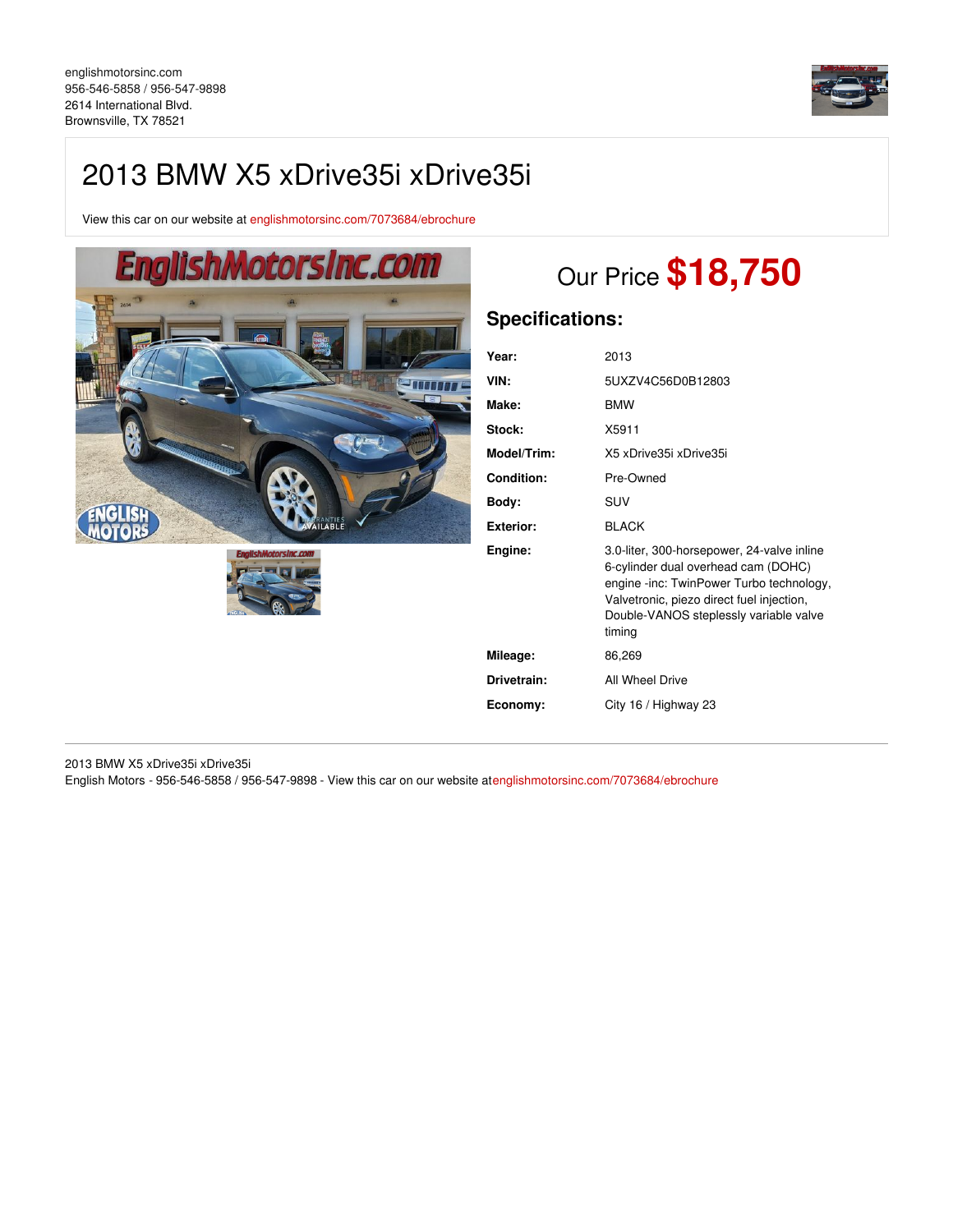

### 2013 BMW X5 xDrive35i xDrive35i

English Motors - 956-546-5858 / 956-547-9898 - View this car on our website a[tenglishmotorsinc.com/7073684/ebrochure](https://englishmotorsinc.com/vehicle/7073684/2013-bmw-x5-xdrive35i-xdrive35i-brownsville-tx-78521/7073684/ebrochure)

## **Installed Options**

## **Interior**

- Silver matte trim
- 10-way power-adjustable driver's and passenger's seat -inc: memory system for driver seat
- Active head restraints in front seats Split folding rear seats- Leatherette upholstery
- Front-seat center console -inc: armrest, storage compartment, aux input
- Rear-seat center armrest- Floormats
- 3-spoke manual tilt/telescopic leather-wrapped multi-function steering wheel -inc: controls for audio system, cruise control, Bluetooth wireless communication for hands-free mobile phone
- Service interval indicator, check control vehicle monitor
- Electronic analog instrumentation w/LED illumination- Outside-temperature display
- iDrive system -inc: on-board computer & controller, (6) programmable memory buttons
- Dynamic cruise control
- Power windows -inc: key-off operation, "one-touch" opening & closing of all door windows, anti-trapping feature
- Vehicle and Key Memory
- Central locking system -inc: center console switch (leaves gas filler door unlocked), doublelock feature, 2-step unlocking
- Dual-zone automatic front climate control -inc: separate left/right temp settings, recirculation control
- Active-charcoal micro-filter ventilation- Rear-window defroster
- Dual cupholders front & rear- 12-volt aux power outlets
- Dual front sun visors w/illuminated mirrors Cargo cover
- Fully finished cargo area w/velour carpeting

#### **Exterior**

- Body-color exterior door & tailgate handles
- Rear-window wiper/washer w/adjustable wiping interval
- Intermittent rain-sensing windshield wipers -inc: adjustable & vehicle-speed-sensitive wiping interval, single-wipe control, windshield-washer system w/heated washer jets